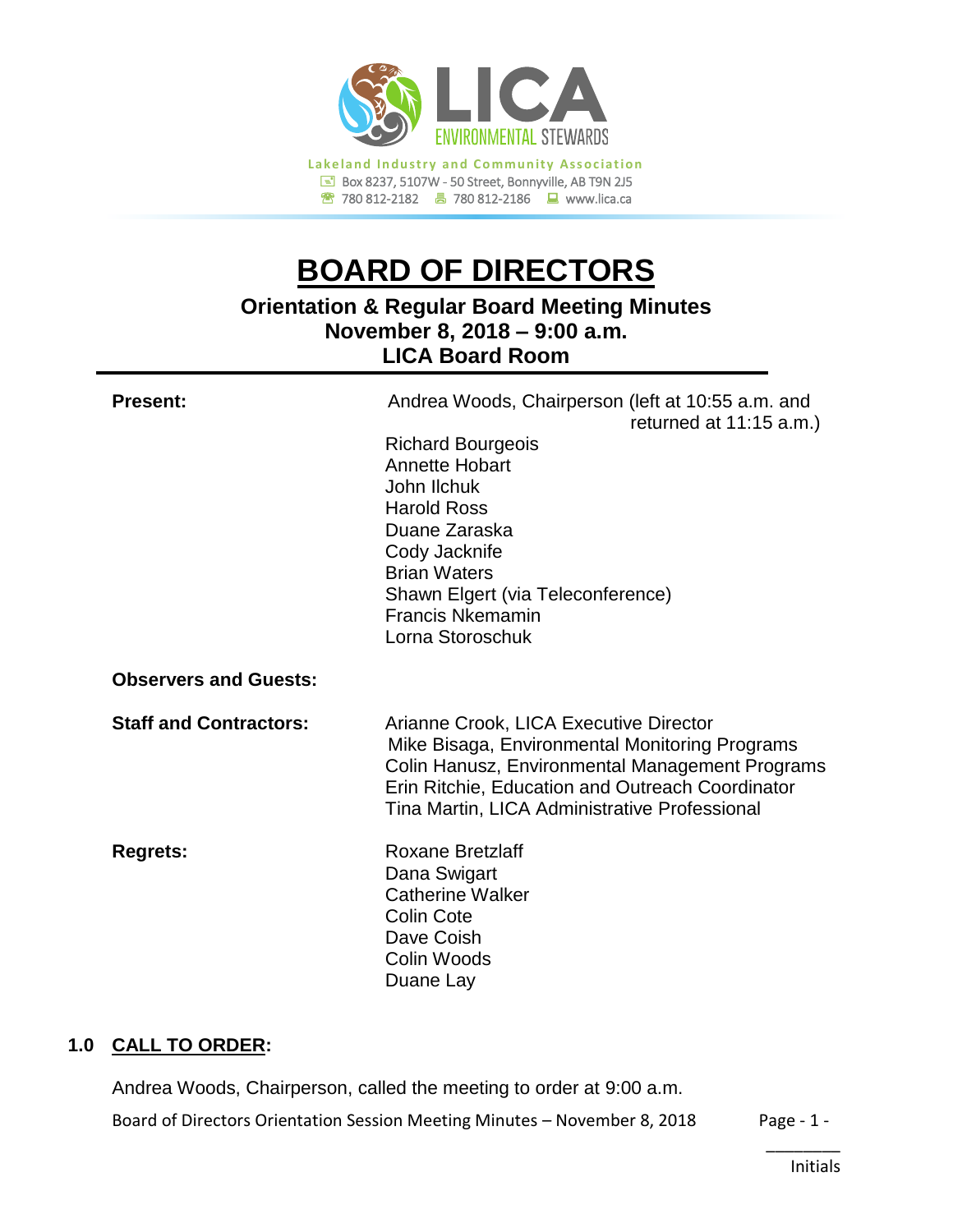- **1.1 Introductions and Sector Updates**
- **1.2 Vision, Mission and Values**
- **1.3 Roll Call**
- **1.4 Approval of Agenda**
- **#1 Moved by Annette Hobart AND RESOLVED that the November 8, 2018 Agenda be accepted as amended:**
	- **Addition of item 3.3.4 Muriel Lake Restoration Plan**
	- **Addition of item 5.2.1 Clean Air Forum & Airshed Council Meeting**

#### **1.5 Approval of Minutes**

## **1.5.1 October 9, 2018 – Annual General Meeting**

Andrea reviewed the minutes from the Annual General Meeting held on October 9, 2018.

#### **#2 Moved by Harold Ross AND RESOLVED that the October 9, 2018 Annual General minutes be recommended for approval at the 2019 Annual General Meeting.**

## **1.5.2 October 25, 2018 – Organizational Meeting**

The Board reviewed the October 25, 2018 Organizational meeting minutes.

## **#3 Moved by Lorna Storoschuk AND RESOLVED that the minutes of the Board of Directors Organizational Meeting of October 25, 2018 be approved as presented.**

# **1.5.3 October 25, 2018 – Board Meeting**

The Board reviewed the October 25, 2018 Board meeting minutes.

- **#4 Moved by Richard Bourgeois AND RESOLVED that the minutes of the Board of Directors Meeting of October 25, 2018 be approved as amended:**
	- **Item 2.1.5 be amended to read , "The week of October 15-20 Arianne, Colin and Erin delivered the Stream of Dreams program to 21 classes at Duclos School alongside the Stream of Dreams program administrators and received their certification."**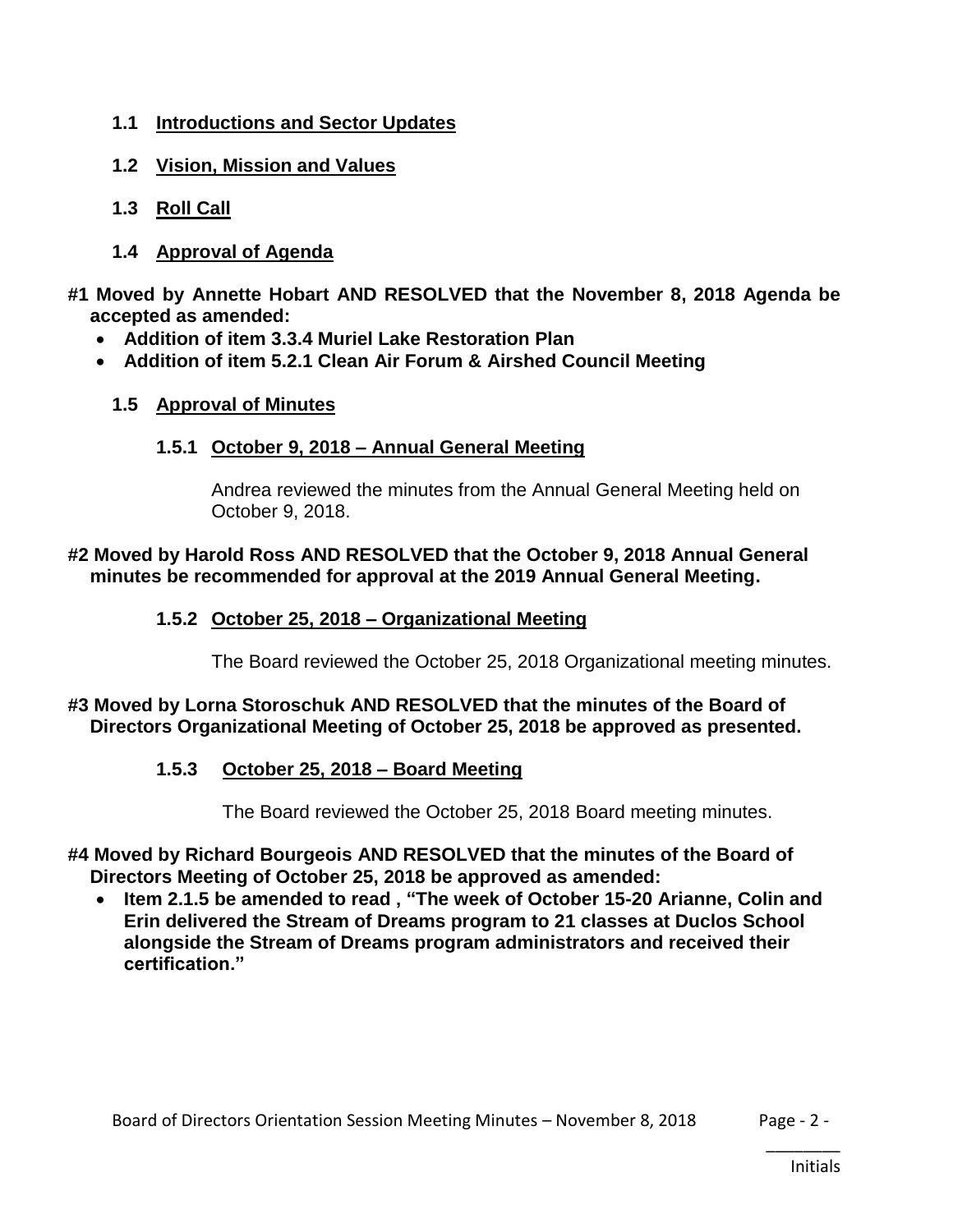## **2.0 BOARD ORIENTATION**

#### **2.1 Ice Breaker**

The Board of Directors completed an ice breaker activity.

#### **2.2 Policy Review**

## **2.2.1 Policy 1.5** *Decision Making Process*

Arianne reviewed Policy 1.5 *Decision Making Process* with the Board of Directors.

#### **2.2.2 Policy 1.8** *Board Member Conflict of Interest*

Arianne reviewed Policy 1.8 *Board Member Conflict of Interest* with the Board of Directors.

## **2.2.3 Policy 1.13** *Volunteer Hours*

Arianne reviewed Policy 1.13 *Volunteer Hours* with the Board of Directors.

## **2.2.4 Policy 1.19** *Review of Absences of Director*

Arianne reviewed Policy 1.19 *Review of Absences of Director* with the Board of Directors.

#### **2.2.5 Policy 1.20** *Respectful Workplace Policy*

Arianne reviewed Policy 1.20 *Respectful Workplace Policy* with the Board of Directors.

#### **2.2.6 Policy 2.8** *Board and Committee Expenses and Remuneration*

Arianne reviewed Policy 2.8 *Board and Committee Expenses and Remuneration* with the Board of Directors.

# **2.2.6.1 Expense Claim Form**

Arianne reviewed the Expense Claim Form with the Board of Directors stating that each Board member claiming expense reimbursement will now complete one form per month for all meetings.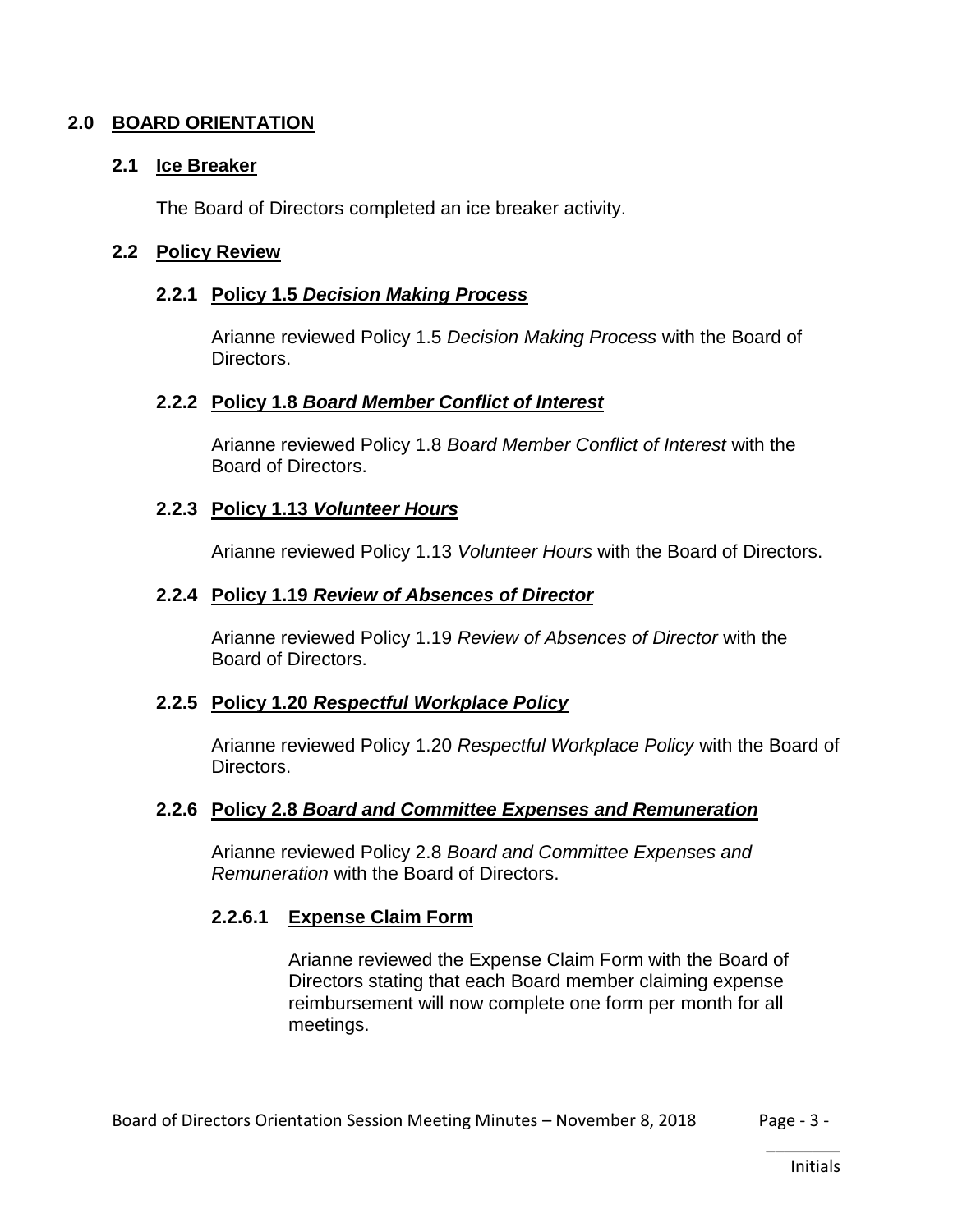#### **3.0 ONGOING BUSINESS**

#### **3.1 Education and Outreach Update**

#### **3.1.1 Classroom Presentations**

Erin and Arianne successfully delivered the vermicomposting program to the fourth grade and kindergarten students at École des Beaux-Lacs.

Erin has completed 11 classroom presentations since the October 25, 2018 Board meeting and scheduling for future classroom presentations is ongoing.

#### **3.1.2 Stream of Dreams**

Erin & Colin delivered the Stream of Dreams program to the last Duclos class. All 22 classes have now had the program delivered to them. In the spring, when temperatures are consistently above 13 degrees, LICA will be looking for volunteers to varnish the fish on the fence to extend their life expectancy.

At the next Education and Outreach Committee meeting, a school application process will be determined for future deliveries of the program. Erin is also working on a Delivery Guidebook based on the knowledge gained during the initial delivery of the Stream of Dreams program to Duclos School.

#### **3.2 Environmental Monitoring Programs Update**

#### **3.2.1 Routine Operations & Reporting**

The PAMS unit has been operational for approximately 3 weeks. PAMS data are available on the LICA website as **Bonnyville East** and as **Bonnyville** in the CASA Data Warehouse and on the provincial AQHI map. We are working towards incorporating the current AQHI rating and the AQHI forecasting on the LICA website as currently shown for Cold Lake and St. Lina.

Resolution of the Maskwa siting issues are ongoing. We are currently engaged with the Alberta Environment and Parks (AEP) auditors to solicit feedback on the new site proposal. Once feedback has been received we are hoping to move forward with moving the site, completing a new site access agreement with Imperial Oil and re-establish direct control room communications.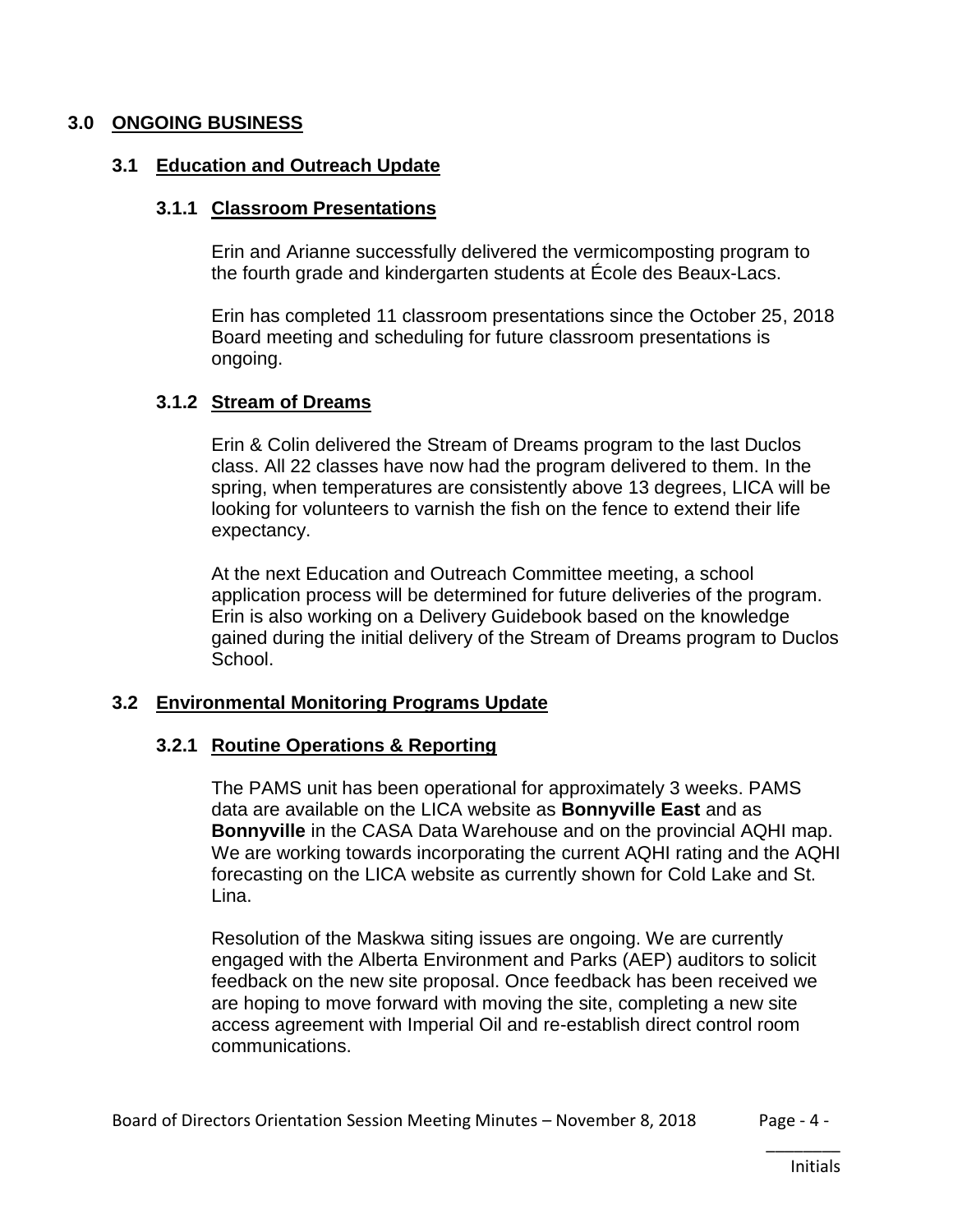## **3.2.2 Special Projects**

AEP's Deposition Integration Workshop will be held on December 12-13 which will determine the next steps regarding the soil acidification program.

The Beaver River Valley Monitoring Project is underway. The MET station at the test site has now generated the first quarterly report for the program with the remaining three stations to be deployed in November or December of this year.

Outcomes from the Historical Data Reporting we are working on are threefold: 1) to correlate the monitoring records with industrial activity, NPRI, and other emissions data, 2) to inform on the rationale behind monitoring activities, and 3) to provide input for future PAMS deployments.

AEP would like to add hydrocarbon monitoring to the current passive ambient air monitoring systems. LICA has been approached to deploy hydrocarbon monitoring but it has been put on hold until the deposition project has been completed. AEP has asked us to add this into our 2019-20 Work Plan.

# **3.2.3 Planning & Optimization**

AEP has posted a new Ozone  $(O_3)$  1-hour Alberta Ambient Air Quality Objective (AAAQO) for 60-day public review and comment. The current AAAQO of 82 ppb (parts per billion) is being lowered to 76 ppb. In review of LICA's recent monitoring history, ozone concentrations have been below the new, more stringent AAAQO in our area. The Technical Working Group will draft a statement from LICA in regards to this new objective which will be brought back to the Board for review prior to submission to AEP.

We are in Phase 3 of the Network Optimization Project: New Theoretical Monitoring Design developed using GEM-MACH and other analysis tools to assist in identifying regions in which monitoring may be redundant. Preliminary runs of the model indicated that the model isn't completely capturing the required data. Mike reviewed how the output of the model is currently showing homogenous sections and wasn't capturing the full extent of the variations it should be capturing. Mike also reviewed how the model is able to remove redundancies in the existing passive analysis network, however redundancies in our region provide minimal cost savings.

# **3.2.4 ALMS**

No report.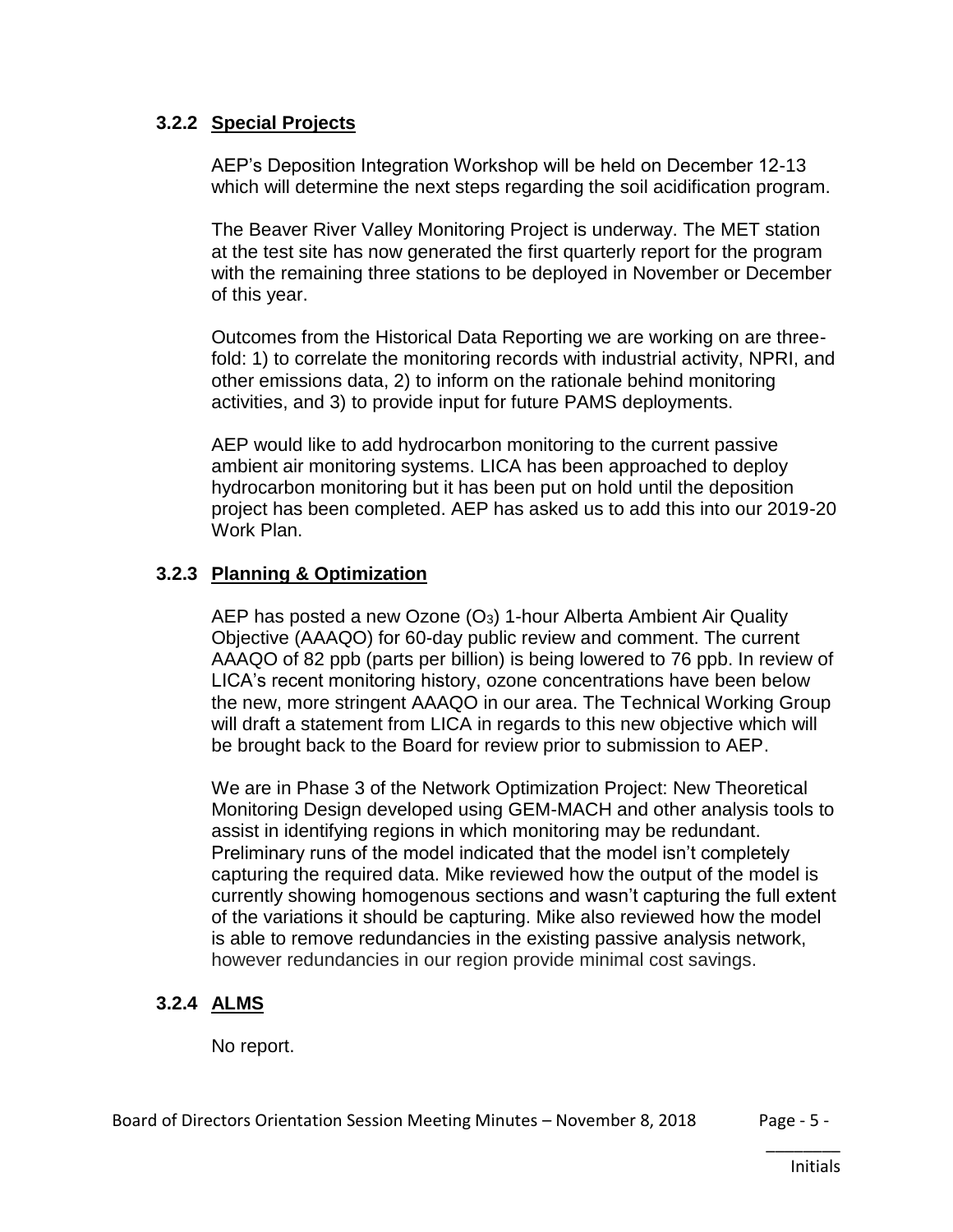## **3.3 Environmental Monitoring Programs Update**

#### **3.3.1 2018-19 WPAC Operating Grant**

No report.

#### **3.3.2 WRRP Update**

No report.

#### **3.3.3 Jessie Lake Restoration Project Update**

Colin has been looking into how storm water drainage is handled in the Town of Bonnyville. Lorna informed the Board that the Town of Bonnyville has a treatment process in place. Colin will follow up with Bill Rogers from the Town of Bonnyville for more details.

#### **3.3.4 Muriel Lake Restoration Plan**

The Muriel Lake Basin Management Society (MLBMS) has created a steering committee to look into restoring the fisheries in Muriel Lake. Colin has been asked to participate on this team. Colin has included a copy of the MLBMS Action Plan for Board review.

#### **#5 Moved by Brian Waters AND RESOLVED that Colin Hanusz represent LICA on the Muriel Lake Restoration Team.**

#### **3.4 Administration**

#### **3.4.1 Executive Director's Report**

No report.

#### **3.4.2 Chair's Report**

No report.

## **3.4.3 Treasurer's Report**

No report.

#### **3.4.4 Governance Committee**

No report.

#### **3.4.5 Education & Outreach Committee**

Board of Directors Orientation Session Meeting Minutes – November 8, 2018 Page - 6 -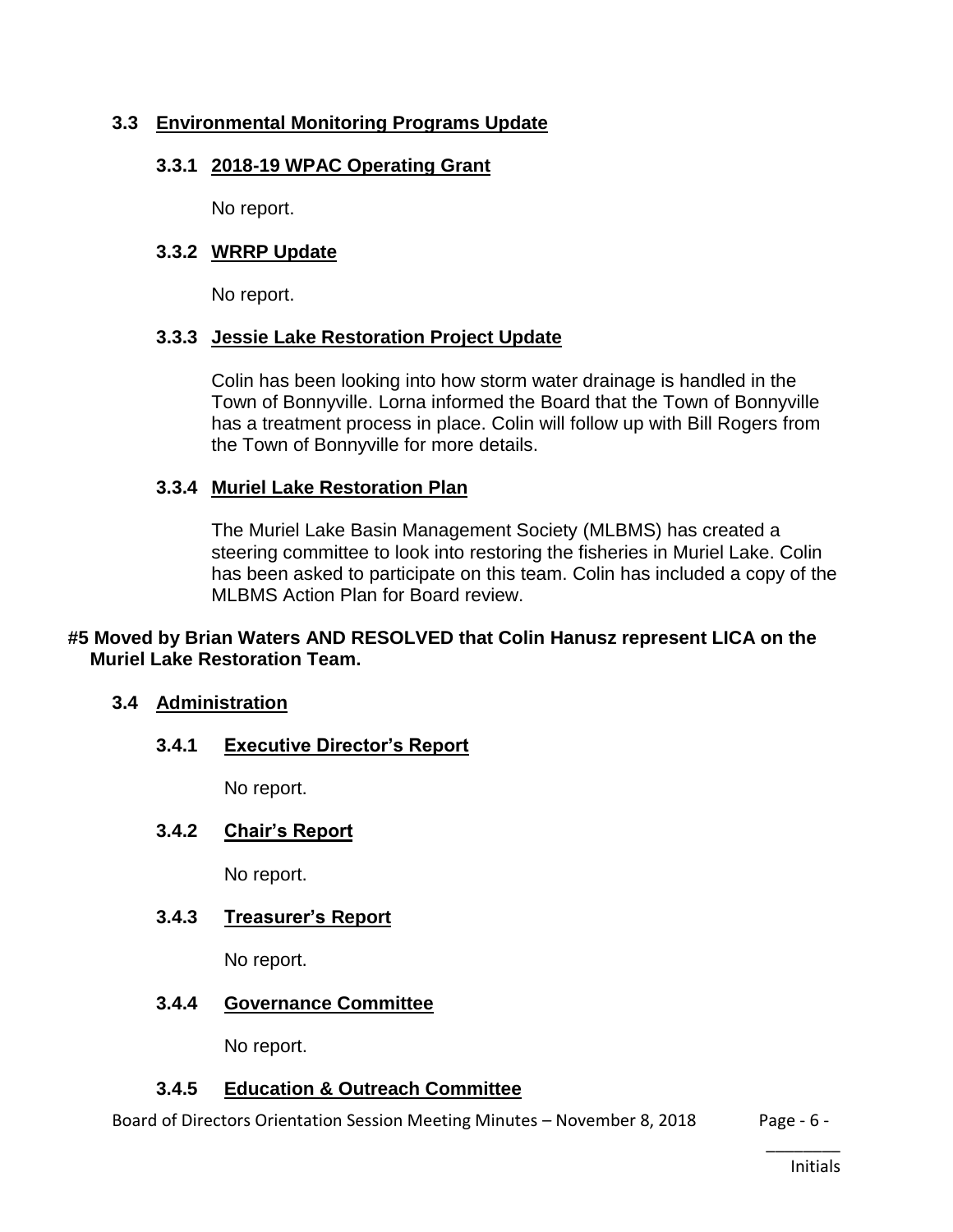No report.

# **3.4.6 Technical Working Group (TWG)**

# **3.4.6.1 October 1, 2018 – TWG Meeting Minutes**

The Board reviewed the TWG meeting minutes of October 1, 2018.

# **4.0 UPCOMING BUSINESS**

## **4.1 Synergy Alberta Annual Conference – November 5 & 6**

# **4.1.1 Conference Report**

The take-away from Day 1 was a session on Meaningful Consultation. At the banquet and awards ceremony that evening, LICA was the only group to receive the Synergy Award of Excellence. Andrea Woods also received a Pioneer Spirit Award for her instrumental part in the successful development and implementation of LICA's reorganization.

Day 2 provided information on Surface Rights, a presentation from the Wapiti Area Synergy Partnership and an update from the Canadian Association of Petroleum Producers (CAPP). Andrea and Arianne delivered a presentation on our reorganization.

All participants felt that increased LICA involvement with Synergy Alberta would add benefit to their organization and ours going forward.

# **5.0 AFFILIATE ORGANIZATIONS**

# **5.1 Alberta Water Council**

No report.

# **5.2 Alberta Airsheds Council**

No report.